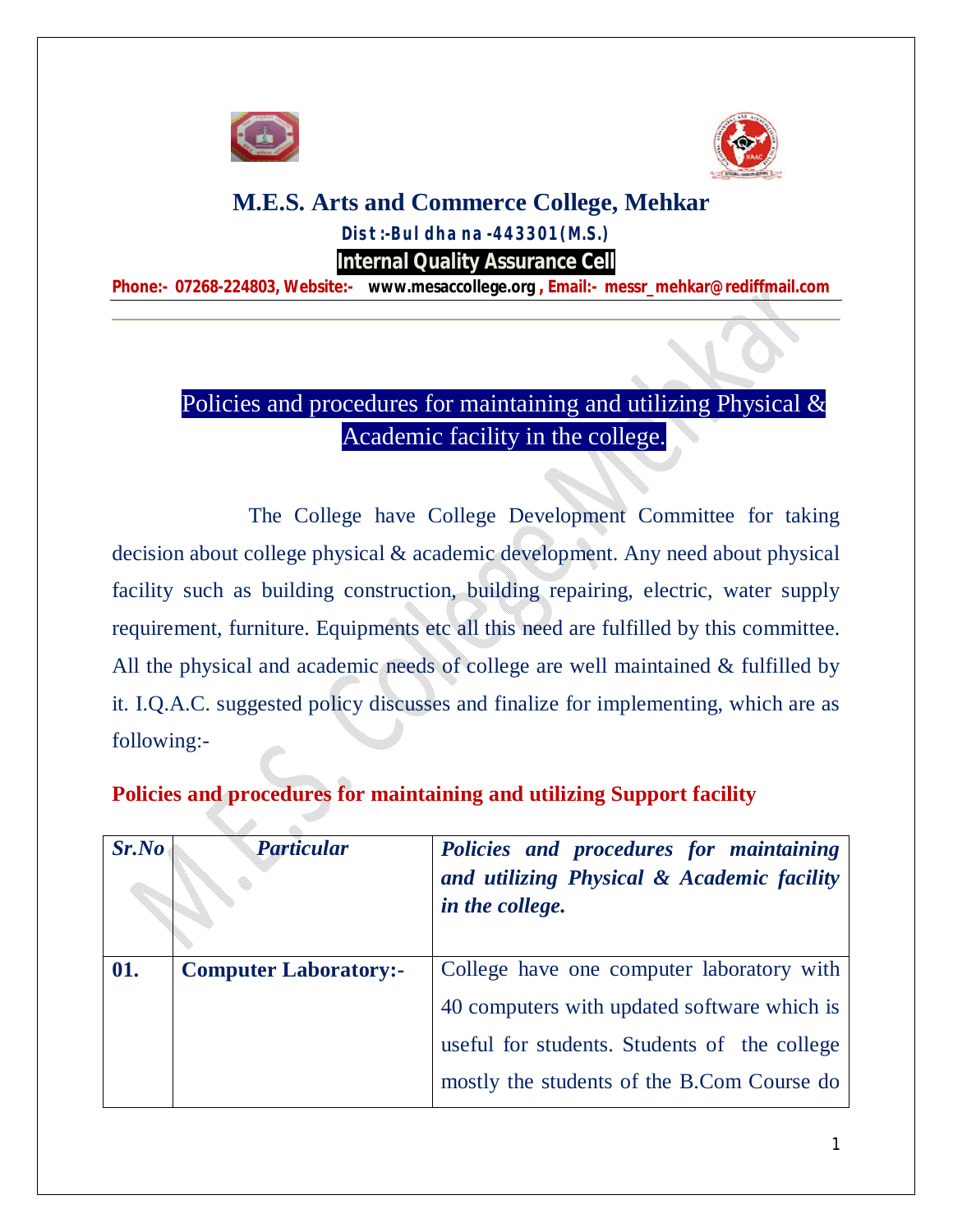Computer Practical and practices in the laboratory. College computer maintenance committee takes care and does maintenance of all computers in the Computer Lab. and also administrative offices and departments under the chairmanship of Principal . All heads of the department, administrative officer and attendance of the computer Laboratory immediately inform to the college maintenance committee if any arise problem in the any computer. The college maintenance committee regularly visits to every department twice in a month for looking after the computers and any types of assistance regarding to the computers, After knowing or detecting the any problem or need is fulfilled by calling external technical agencies. **Library:-** Department of Library have Library Advisory committee under the chairmanship Principal with Librarian as Coordinator All the purchasing of this department like books, journals. Newspapers etc are sanctioned by this committee. Traditional maintenance of library is going on. Reading room, newspapers section, reference section,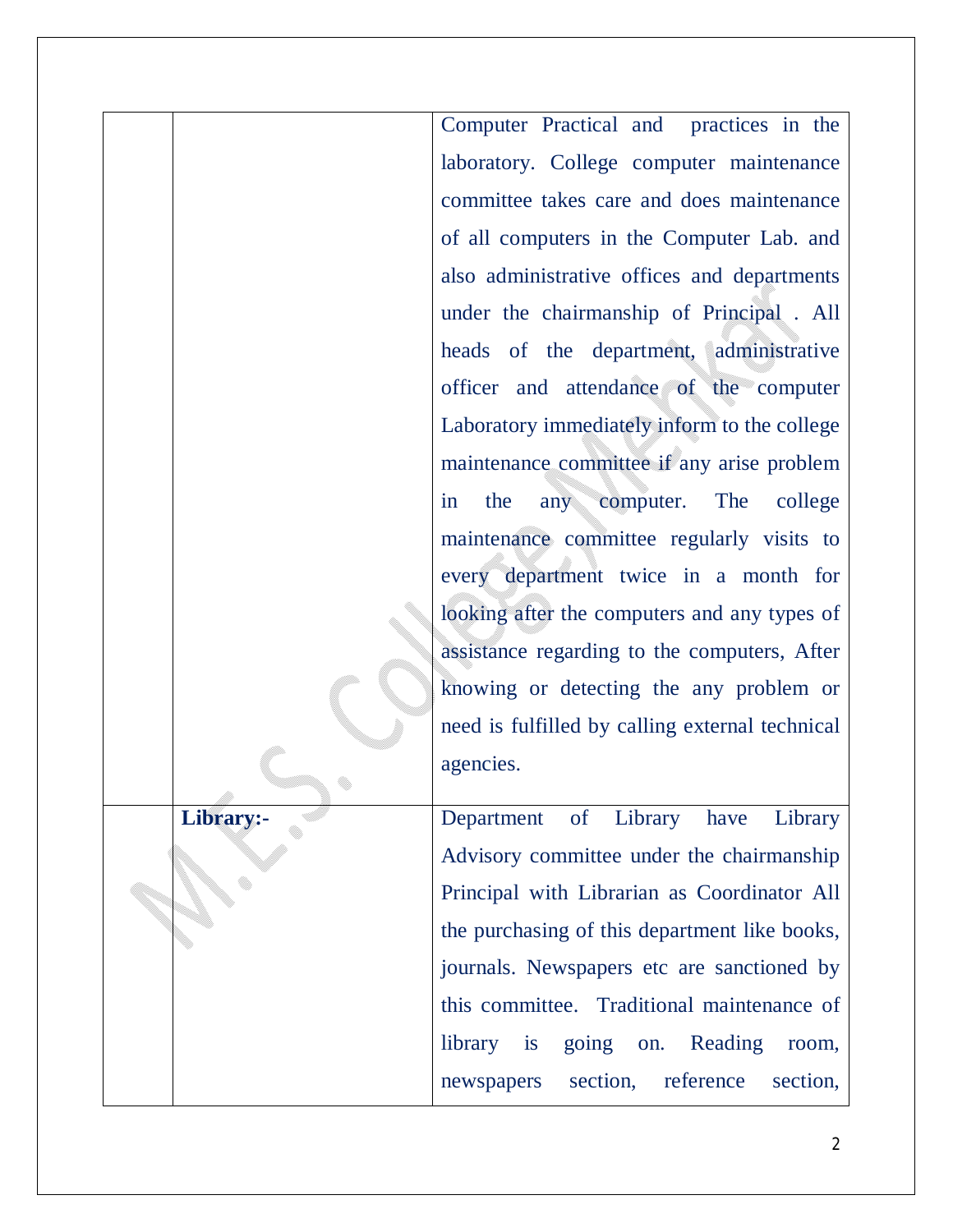|                         | Library office and book circulation for         |
|-------------------------|-------------------------------------------------|
|                         | students have made separately in existing       |
|                         | building. Resources in Library are made         |
|                         | 100% utilized.                                  |
|                         |                                                 |
| NSS:-                   | NSS department have their NSS advisory          |
|                         | committee under the chairmanship<br>of          |
|                         | principal of the college. Any requirement of    |
|                         | this department will put in front of this       |
|                         | advisory committee and any decision about       |
|                         | purchasing & utilizing facility is approves by  |
|                         | this committee.                                 |
|                         |                                                 |
| <b>SPORTS COMPLEX:-</b> | Students are getting all the facility regarding |
|                         | the sports i.e. every sports equipment with     |
|                         | required ground. Department of sports of the    |
|                         | college maintaining the every need of sport     |
|                         | facility about students. Department of sports   |
|                         | their<br>advisory committee<br>for<br>have      |
|                         | coordinating all such facilities.               |
| <b>CLASSROOM:-</b>      | There are total ten class rooms in the college, |
|                         | out of them two classroom have the facility     |
|                         | of ICT, having L.C.D. Projectors and other      |
|                         | needful equipments. Every classroom is well     |
|                         | furnished which convenient to the students.     |
|                         | Every classroom surveillances under CCTV        |
|                         | Camera and every activity of every class        |
|                         |                                                 |